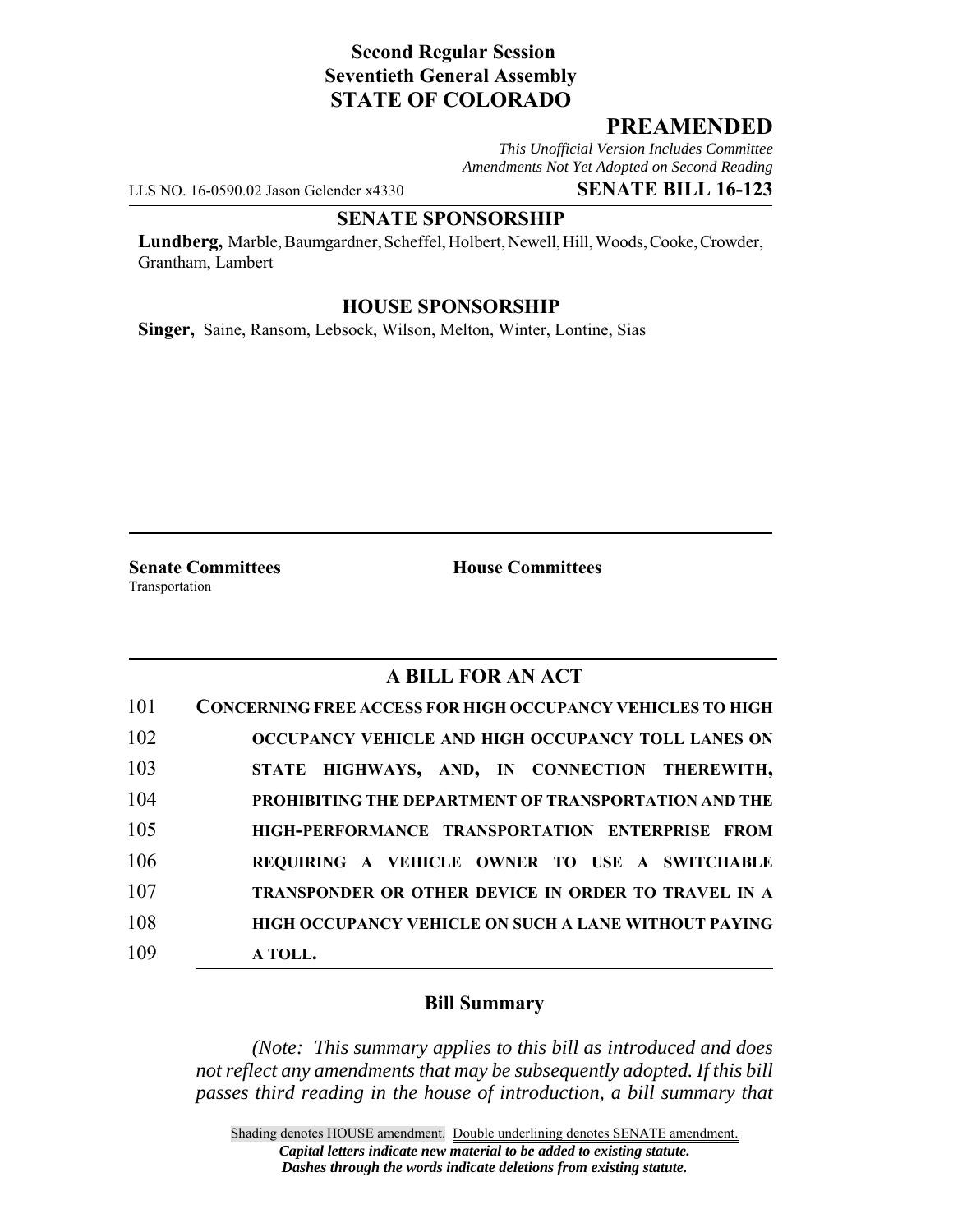*applies to the reengrossed version of this bill will be available at http://www.leg.state.co.us/billsummaries.)*

The bill prohibits the department of transportation or the high-performance transportation enterprise from requiring a vehicle owner to use a switchable transponder or other device in order to travel in a high occupancy vehicle on either a high occupancy vehicle lane or a high occupancy toll lane on a toll-free basis.

*Be it enacted by the General Assembly of the State of Colorado:*

**SECTION 1.** In Colorado Revised Statutes, 42-4-1012, **add** (1)

(e) as follows:

 **42-4-1012. High occupancy vehicle (HOV) and high occupancy toll (HOT) lanes.** (1) (e) NOTWITHSTANDING THE AUTHORIZATION GRANTED IN SUBPARAGRAPH (II) OF PARAGRAPH (d) OF THIS SUBSECTION (1) FOR THE SPECIFICATIONS AND STANDARDS DEVELOPED AND ADOPTED BY THE DEPARTMENT PURSUANT TO SAID PARAGRAPH (d) TO INCLUDE A REQUIREMENT THAT A VEHICLE OWNER PURCHASE UP TO ONE DEVICE TO USE ON ALL TOLL FACILITIES, ON AND AFTER THE EFFECTIVE DATE OF THIS 11 PARAGRAPH (e), THE DEPARTMENT SHALL NOT REQUIRE A VEHICLE OWNER, 12 INCLUDING, IN ACCORDANCE WITH 23 U.S.C. SEC. 166 (b) (2), A 13 MOTORCYCLE OWNER, TO USE A SWITCHABLE TRANSPONDER OR OTHER DEVICE IN ORDER TO TRAVEL IN A HIGH OCCUPANCY VEHICLE ON EITHER A HIGH OCCUPANCY VEHICLE LANE OR A HIGH OCCUPANCY TOLL LANE THAT IS ON A HIGHWAY UNDER THE JURISDICTION OF THE DEPARTMENT OF TRANSPORTATION ON A TOLL-FREE BASIS. **SECTION 2.** In Colorado Revised Statutes, 43-4-808, **amend** (2)

(b) as follows:

 **43-4-808. Toll highways - special provisions - limitations.** (2) (b) The transportation enterprise may adopt, by resolution of the